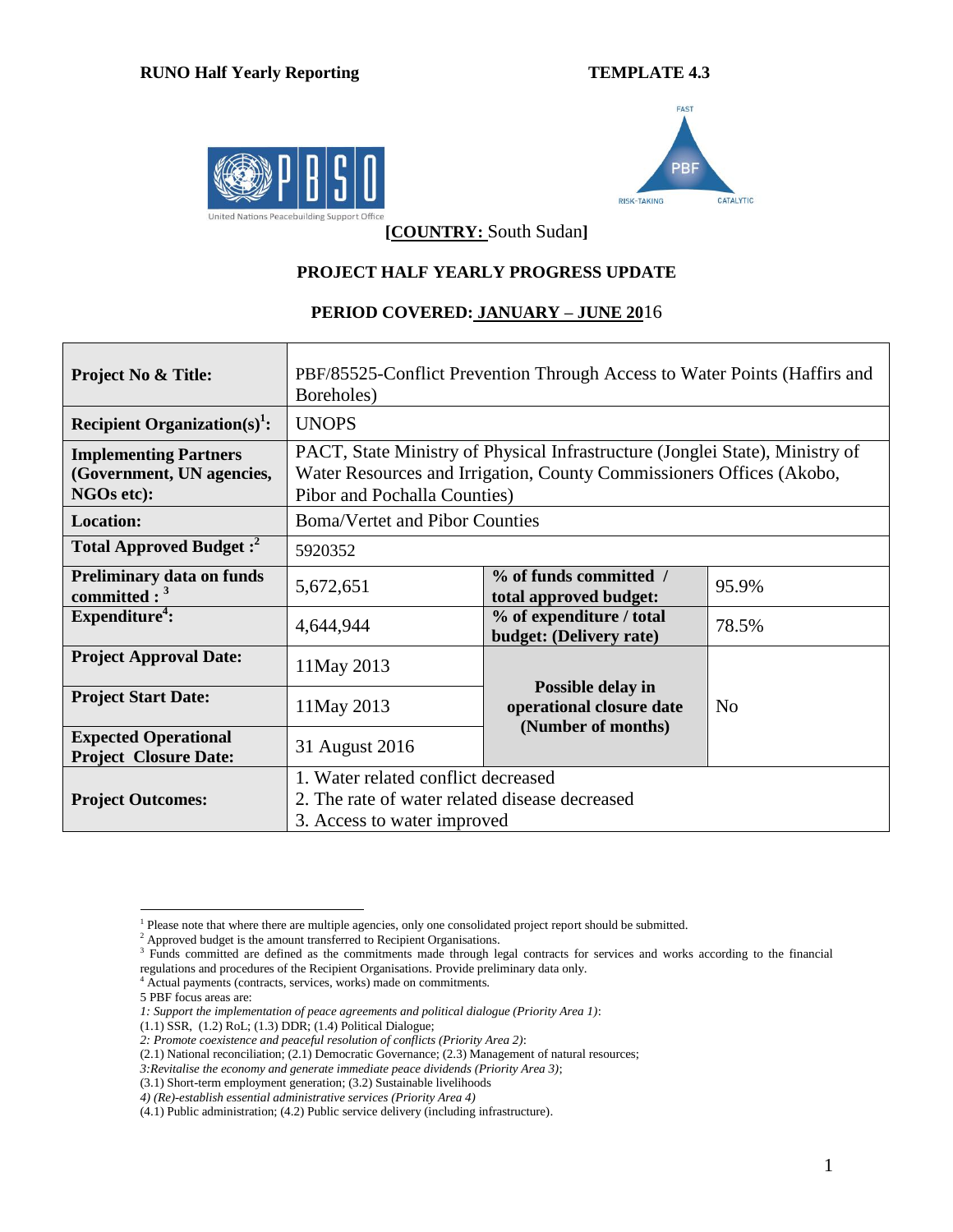| <b>PBF</b> Focus Area <sup>5</sup> |                                                                           |
|------------------------------------|---------------------------------------------------------------------------|
|                                    | (select one of the Focus Areas $\vert 2.3$ Conflict Prevention/Management |
| listed below)                      |                                                                           |

 $\overline{a}$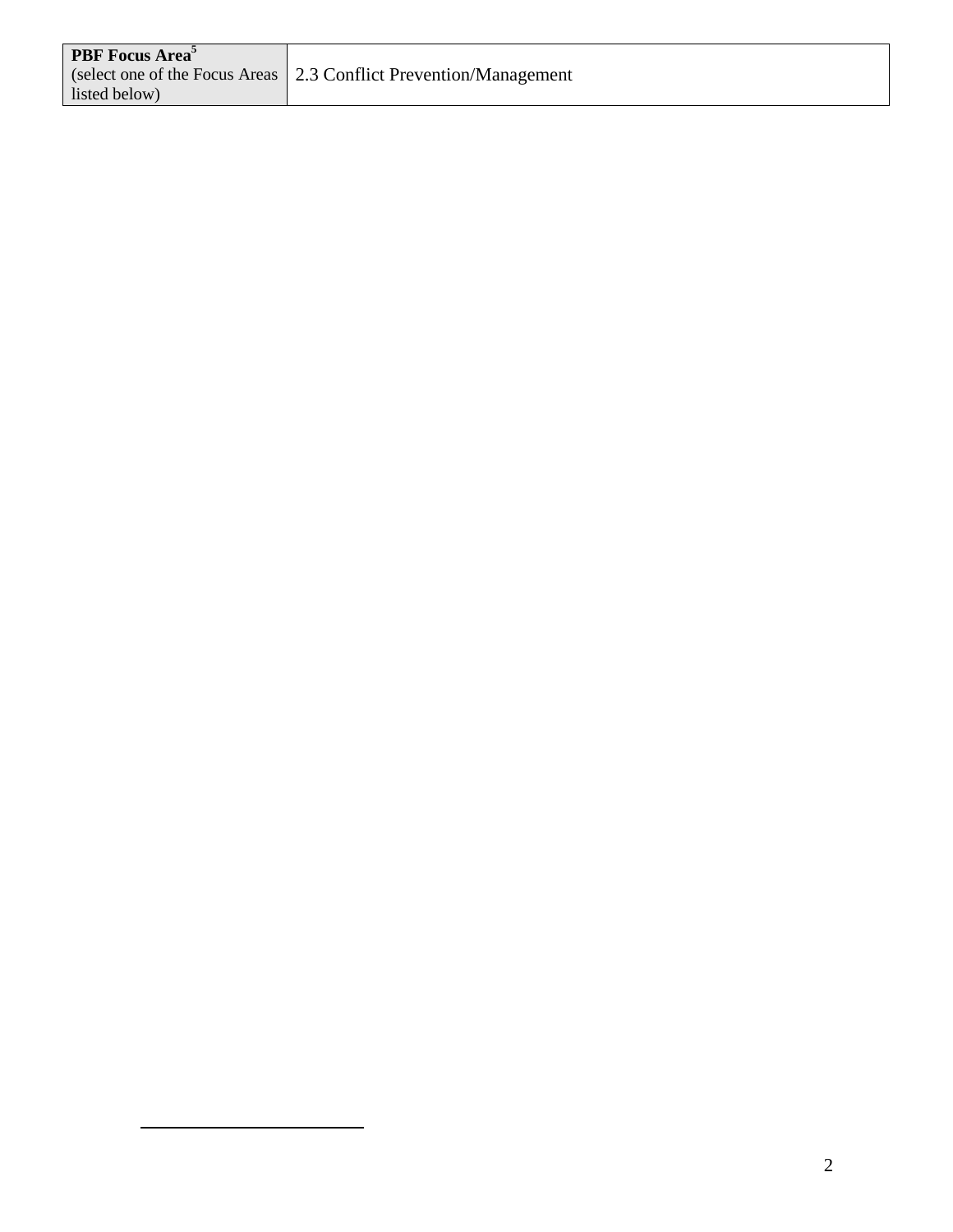# **Qualitative assessment of progress**

| For each intended outcome,                                                               | Outcome 1:                                                                                                                                                                                                                                                                                                                                                                                                                                                                                                                                                                                                                                                                                                                                                                                                                                                  |
|------------------------------------------------------------------------------------------|-------------------------------------------------------------------------------------------------------------------------------------------------------------------------------------------------------------------------------------------------------------------------------------------------------------------------------------------------------------------------------------------------------------------------------------------------------------------------------------------------------------------------------------------------------------------------------------------------------------------------------------------------------------------------------------------------------------------------------------------------------------------------------------------------------------------------------------------------------------|
| provide evidence of progress                                                             | The infrastructure (2 haffirs and 2 boreholes) Boma/Vertet County was already completed in 2015 and                                                                                                                                                                                                                                                                                                                                                                                                                                                                                                                                                                                                                                                                                                                                                         |
| during the reporting period.                                                             | used by the beneficiaries during the dry season of 2016, which resulted in lower number of conflicts                                                                                                                                                                                                                                                                                                                                                                                                                                                                                                                                                                                                                                                                                                                                                        |
| In addition, for each outcome<br>include the outputs achieved.<br>(1000 characters max.) | over water in the area.<br>Output: 2 haffirs, 2 boreholes constructed and 8 WUCs established. The infrastructure in Pibor are<br>expected to be completed by the end of project.<br>Outcome 2: The Health Eduction component was provided during the reporting period, thus the<br>outcome can be measured only in April-May 2017.<br>Output: 2 boreholes fully completed and 2 are progressing, 8 WUCs established and Health<br><b>Eudcation Provided.</b><br>Outcome 3:<br>Pibor structures are not complete, the travel time for water has been reduced to 5-15 minutes walk in<br>comparison to 1-2 hours in Boma/Vertet.<br>Output: 8 WUCs formulated, Youth and Female trained.<br>It is noteworthy that the outcome can only be measured in April-May 2017, once all of the<br>infrastructure is used by the beneficiaries and the WUCs functioned. |
| Do you see evidence that the                                                             | Communities in Boma/Vertet County appreciated the benefits derived from the installation of water                                                                                                                                                                                                                                                                                                                                                                                                                                                                                                                                                                                                                                                                                                                                                           |
| project is having a positive                                                             | pumps. Previously, these people had to abandon villages in search of water during the dry season.                                                                                                                                                                                                                                                                                                                                                                                                                                                                                                                                                                                                                                                                                                                                                           |
| impact on peacebuilding?                                                                 | This migration often led to conflicts between communities because of competition over scarce life-                                                                                                                                                                                                                                                                                                                                                                                                                                                                                                                                                                                                                                                                                                                                                          |
| (1000 characters max.)                                                                   | giving resources. With the construction of haffirs for livestock and boreholes for human consumption,                                                                                                                                                                                                                                                                                                                                                                                                                                                                                                                                                                                                                                                                                                                                                       |
|                                                                                          | the beneficiaries affirmed that they no longer felt the need to migrate to other places in search of                                                                                                                                                                                                                                                                                                                                                                                                                                                                                                                                                                                                                                                                                                                                                        |
|                                                                                          | water. UNOPS recruited PACT, an international non-governmental organization, to conduct analysis                                                                                                                                                                                                                                                                                                                                                                                                                                                                                                                                                                                                                                                                                                                                                            |
|                                                                                          | of the project performance. According to the NGO's assessment, the water infrastructure project has                                                                                                                                                                                                                                                                                                                                                                                                                                                                                                                                                                                                                                                                                                                                                         |
|                                                                                          | significantly contributed towards reducing conflicts in targeted communities.                                                                                                                                                                                                                                                                                                                                                                                                                                                                                                                                                                                                                                                                                                                                                                               |
| Were there catalytic effects                                                             | As mentioned above, UNOPS has completed the construction of two haffirs and two boreholes in                                                                                                                                                                                                                                                                                                                                                                                                                                                                                                                                                                                                                                                                                                                                                                |
| from the project in the period                                                           | Boma/Vertet County of the Greater Pibor Area Administration (GPAA), a semi-autonomous region                                                                                                                                                                                                                                                                                                                                                                                                                                                                                                                                                                                                                                                                                                                                                                |
| reported, including additional                                                           | within the Jonglei State. In Pibor County, two haffirs and two boreholes are in the process of being                                                                                                                                                                                                                                                                                                                                                                                                                                                                                                                                                                                                                                                                                                                                                        |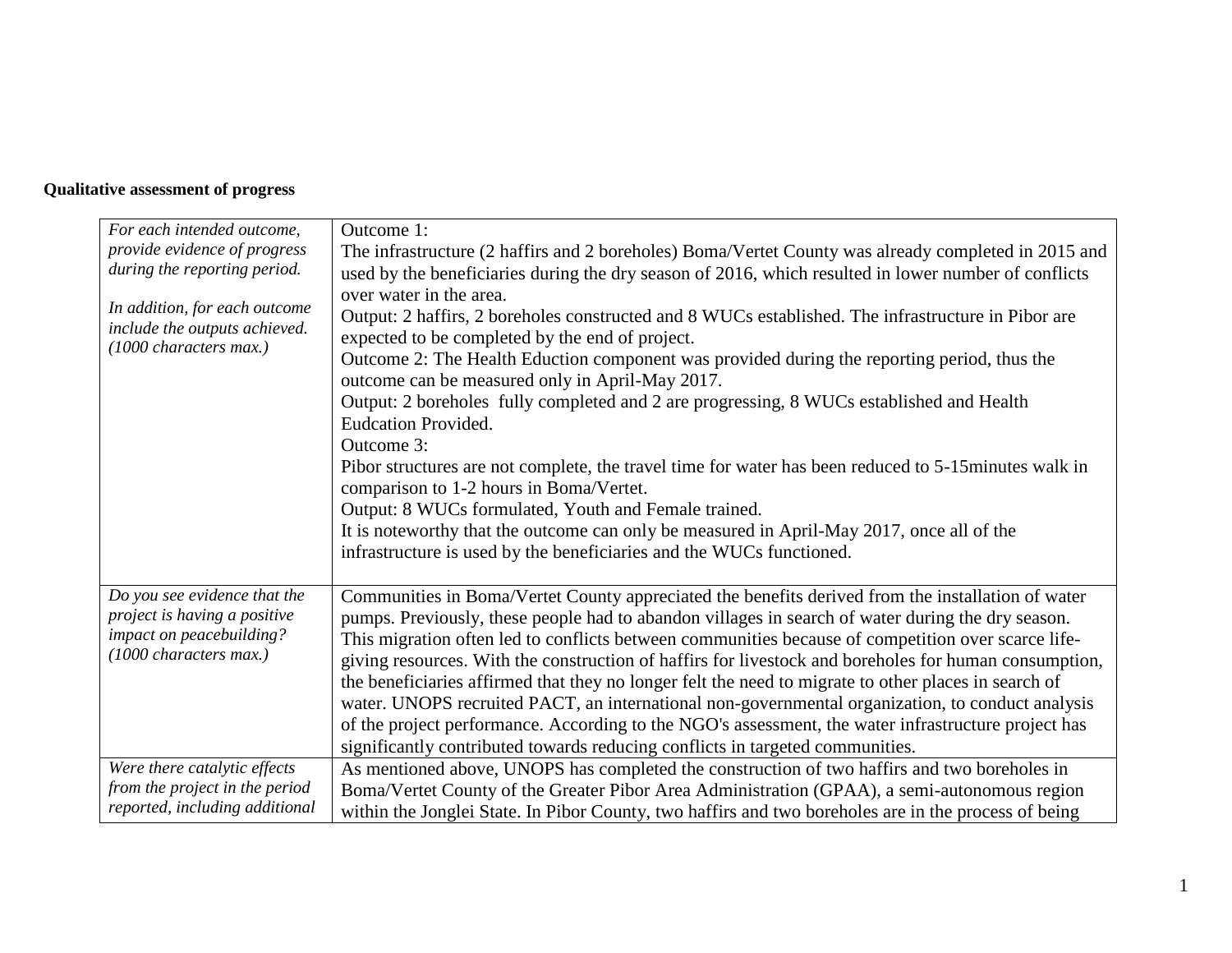| funding commitments or                          | constructed. Hundreds of civilians in Pibor villages lack access to drinking water after seasonal rivers                 |
|-------------------------------------------------|--------------------------------------------------------------------------------------------------------------------------|
| unleashing/ unblocking of any                   | in the area dry up between January to May. Villagers start migrating to other villages and Pibor town                    |
| peace relevant processes?                       | in search of water. This leads to skirmishes at water points. By constructing water points in strategic                  |
| (1000 characters max.)                          | locations in Pibor County, the project will contribute towards reducing the need for migration and                       |
|                                                 | thereby reduce conflicts.                                                                                                |
| If progress has been slow or                    | UNOPS faced several challenges:                                                                                          |
| inadequate, provide main                        | 1. Insecurity in GPAA, especially in Pibor County, impeded access to the project sites.                                  |
| reasons and what is being                       | 2. Contactors abandoned the project sites as a result of looting by armed insurgents.                                    |
| done to address them.<br>(1000 characters max.) | 3. Road blockades between Juba-Pibor prevented contractors to send the much-needed spare parts for<br>equipment repairs. |
|                                                 | 4. One borehole in Pibor County has water quality issues and the other dried out after completion due                    |
|                                                 | to poor groundwater potential.                                                                                           |
|                                                 | Efforts to address issues:                                                                                               |
|                                                 | 1. Contractors have been instructed to use alternative routes and liaise with local security personnel                   |
|                                                 | for escort and security.                                                                                                 |
|                                                 | 2. Contractors have been instructed to re-establish their camps, remedy the defects in installation of                   |
|                                                 | equipment, ensure the works are completed.                                                                               |
|                                                 | 3. The borehole contract was amended to construct a new borehole in a more suitable location based                       |
|                                                 | on rigorous geophysical survey.                                                                                          |
| What are the main                               | Completion of the construction works in Pibor County (two haffirs and two boreholes).                                    |
| activities/expected results for                 | Closure of the project as per agreement.                                                                                 |
| the rest of the year?                           |                                                                                                                          |
| (1000 characters max.)                          |                                                                                                                          |
| Is there any need to adjust                     | As per discussions with the D-SRSG in April 2016, the project will not be extended beyond the 31                         |
| project strategies/                             | August 2016 operational closure date.                                                                                    |
| duration/budget etc.?<br>(1000 characters max.) |                                                                                                                          |
| Are there any lessons learned                   |                                                                                                                          |
| from the project in the period                  | - The PBF project team faced major challenges as a result of force majeures, i.e. severe insecurity in                   |
| reported?                                       | Pibor and surrounding areas since February 2016. The challenges put significant pressure on the                          |
| (1000 characters max.)                          | project to complete the construction works in an unstable and fluid environment. Providing flexibility                   |
|                                                 | to the team to compensate for the lost time and adapt the workflow to fit shifting needs would have                      |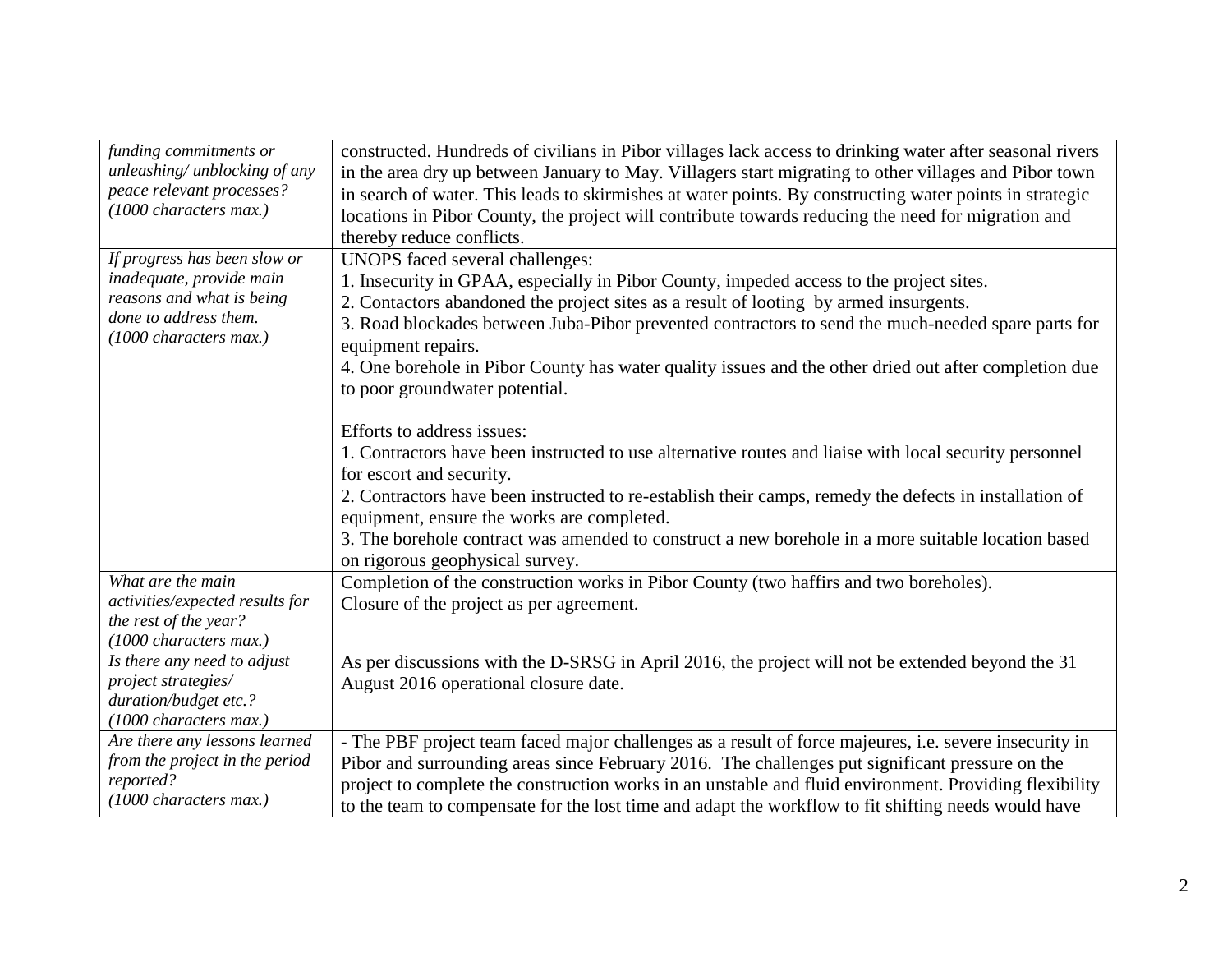|                                | ensured that successful completion of all stages of the project.                                            |
|--------------------------------|-------------------------------------------------------------------------------------------------------------|
|                                | - Following thorough analysis through the NGO partner, it has been observed that the cause for              |
|                                | conflicts in the project is not only the water resources but there are several other factors that cause     |
|                                | most of the conflicts such as children abduction, tribal clashes, political issues and cattle raiding. Thus |
|                                | future interventions should also look at addressing those causes of the conflict to make a significant      |
|                                | impact in peace building.                                                                                   |
| What is the project budget     | \$4,644,944.32                                                                                              |
| expenditure to date            |                                                                                                             |
| (percentage of allocated       |                                                                                                             |
| project budget expensed by the |                                                                                                             |
| date of the report) $-$        |                                                                                                             |
| preliminary figures only?      |                                                                                                             |
| (1000 characters max.)         |                                                                                                             |
| Any other information that the | The GPAA is remote and has been underserved in terms of health, nutrition, water, education and             |
| project needs to convey to     | other basic services. Apart from conflicts arising over competition for best water spots, abduction of      |
| PBSO (and JSC) at this stage?  | children, armed forces and groups, political rivalry, inter-tribal conflicts, cattle raids and reprisals    |
| (1000 characters max.)         | contribute to the region's tension. Over the past six months, violence in the GPAA intensified in terms     |
|                                | of both scale and frequency. Migration for them is inevitable because as semi-nomadic pastoralists          |
|                                | they move their cattle to neighboring lands when they do not have sufficient grazing lands and water        |
|                                |                                                                                                             |
|                                | within their own territory during the dry season. Against this backdrop, the UNOPS team                     |
|                                | demonstrated its commitment to complete the projects, and to some degree was able to bring comfort          |
|                                | and relief to residents of Boma/Vertet. Moving forward, the UN agencies need to work with all               |
|                                | partners to provide a comprehensive response. Efforts require a multi-sectoral and multi-year               |
|                                | investment.                                                                                                 |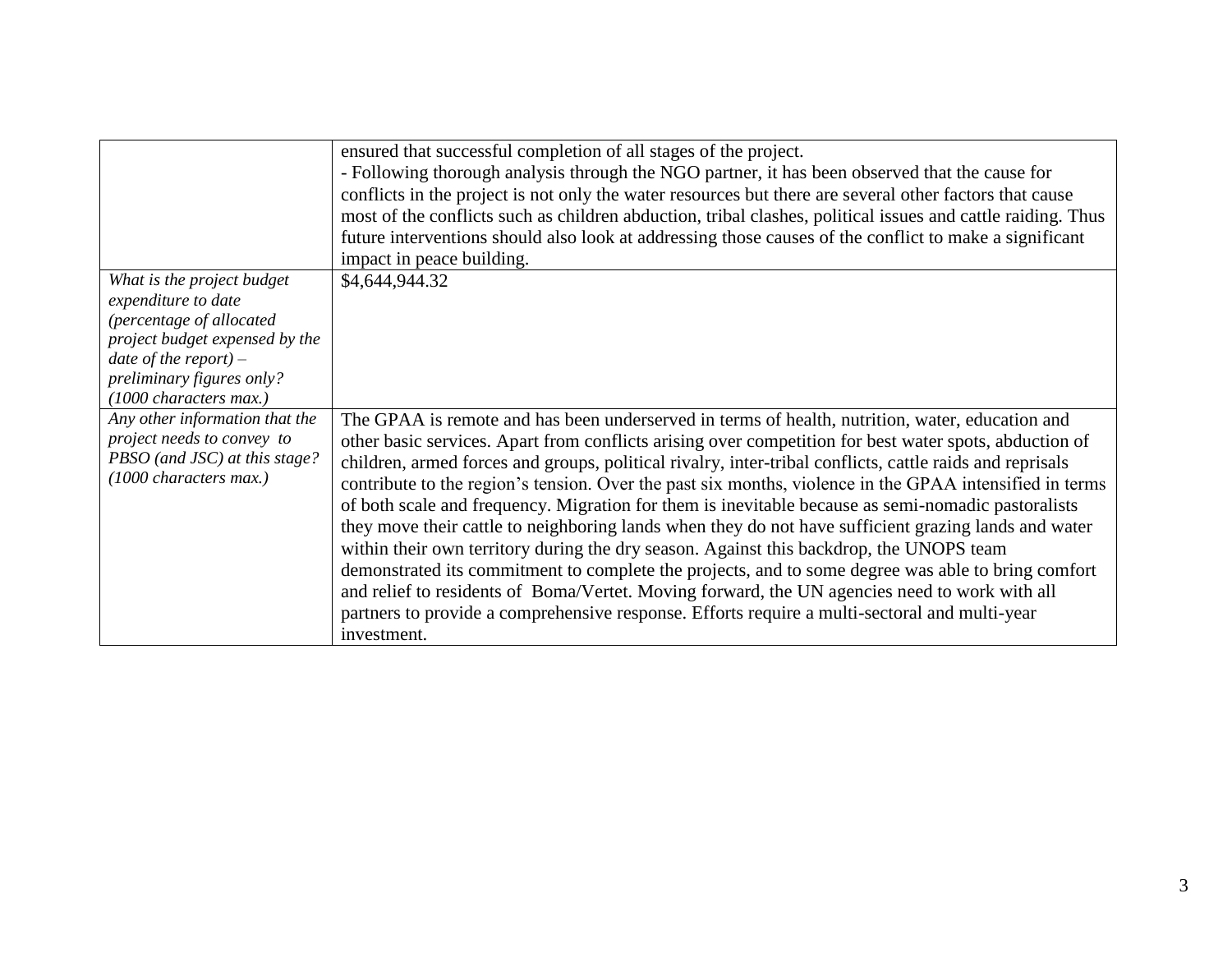**INDICATOR BASED PERFORMANCE ASSESSMENT***: Using the Project Results Framework as per the approved project document- provide an update*  on the achievement of key indicators at both the outcome and output level in the table below. Where it has not been possible to collect data on indicators, state this *and provide any explanation in the qualitative text above.* (250 characters max per entry)

|                                               | <b>Performance</b><br><b>Indicators</b>                                                                                          | <b>Indicator</b><br><b>Baseline</b> | <b>End of project</b><br><b>Indicator Target</b> | <b>Current indicator</b><br>progress | <b>Reasons for Variance/</b><br><b>Delay</b><br>(if any) | <b>Adjustment of</b><br>target (if any) |
|-----------------------------------------------|----------------------------------------------------------------------------------------------------------------------------------|-------------------------------------|--------------------------------------------------|--------------------------------------|----------------------------------------------------------|-----------------------------------------|
| <b>Outcome 1</b><br>Water related<br>conflict | Indicator 1.1<br>The number of<br>violent indidents                                                                              | Frequent                            | 50%                                              | TBD in May 2017                      |                                                          |                                         |
| decreased                                     | target<br>in<br>communities                                                                                                      |                                     |                                                  |                                      |                                                          |                                         |
|                                               | Indicator 1.2<br>The number of<br>violent incidents<br>migratory<br>along<br>where<br>routes<br>haffirs have been<br>constructed | Frequent                            | 50%                                              | TBD in May 2017                      |                                                          |                                         |
| Output 1.1<br><b>Boreholes</b><br>constructed | Indicator 1.1.1<br>Number<br>of<br>boreholes<br>constructed                                                                      | $\theta$                            | $\overline{4}$                                   | $\overline{4}$                       |                                                          |                                         |
|                                               | Indicator 1.1.2                                                                                                                  |                                     |                                                  |                                      |                                                          |                                         |
| Output 1.2<br>Haffirs<br>constructed          | Indicator 1.2.1<br>Number<br>of<br><b>Haffirs</b><br>constructed                                                                 | $\overline{0}$                      | $\overline{4}$                                   | $\overline{2}$                       |                                                          |                                         |
|                                               | Indicator 1.2.2                                                                                                                  |                                     |                                                  |                                      |                                                          |                                         |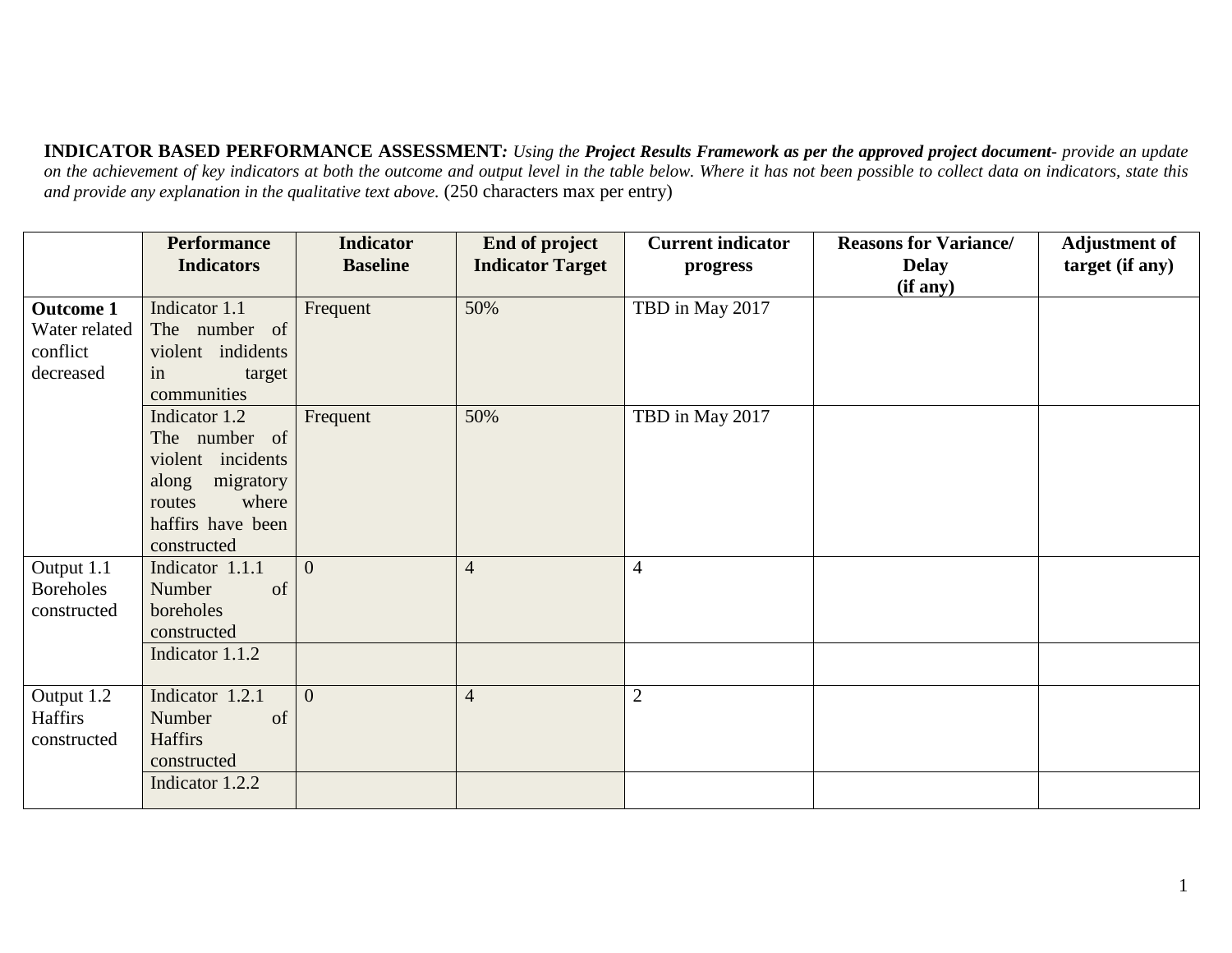| Output 1.3<br>Establishmen<br>t and training<br>of 8 Water<br>Committees | Indicator 1.3.1<br>Number of Water<br>Committees<br>established<br>and<br>trained<br>Indicator 1.3.2                                       | $\overline{0}$ | 8                 | 8               |  |
|--------------------------------------------------------------------------|--------------------------------------------------------------------------------------------------------------------------------------------|----------------|-------------------|-----------------|--|
| <b>Outcome 2</b><br>The rate of<br>water-related<br>disease<br>decreased | Indicator 2.1<br>Infection rate for<br>diseases such as<br>diarrhea,<br>intestinal worms<br>and<br>parasitic<br>infection<br>Indicator 2.2 | Frequent       | 50%               | TBD in May 2017 |  |
| Output 2.1                                                               | Indicator 2.1.1<br>Indicator 2.1.2                                                                                                         |                |                   |                 |  |
| Output 2.2                                                               | Indicator 2.2.1<br>Indicator 2.2.2                                                                                                         |                |                   |                 |  |
| Output 2.3                                                               | Indicator 2.3.1<br>Indicator 2.3.2                                                                                                         |                |                   |                 |  |
| <b>Outcome 3</b>                                                         | Indicator 3.1                                                                                                                              | Majority more  | $10 - 30$ minutes | TBD in May 2017 |  |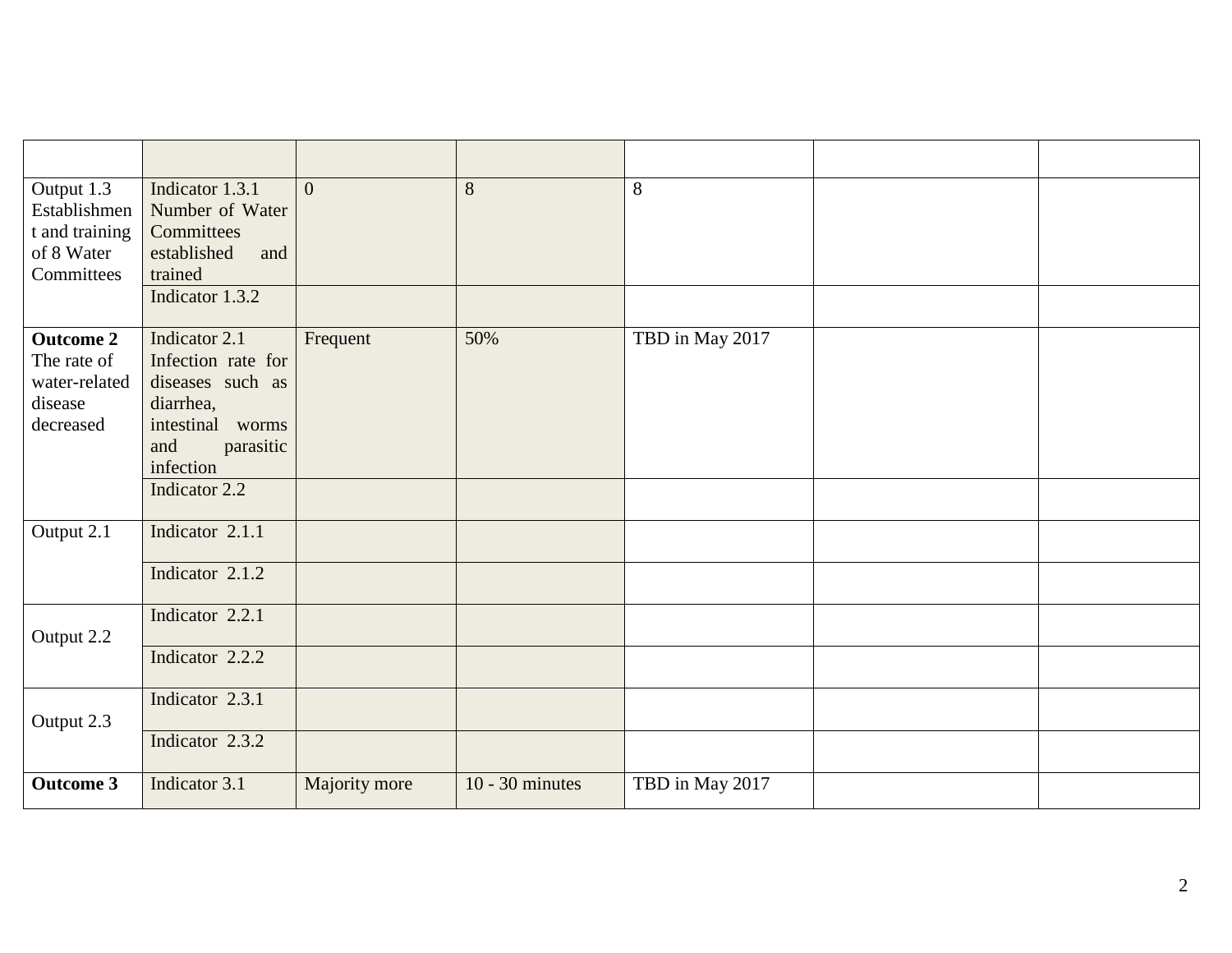| Access to               | Travel to water   | than 1 hour    |                 |                 |  |
|-------------------------|-------------------|----------------|-----------------|-----------------|--|
| water                   | source            |                |                 |                 |  |
| improved                | Indicator 3.2     | $\overline{0}$ | 25%             | TBD in May 2017 |  |
|                         | % of population   |                |                 |                 |  |
|                         | using<br>an       |                |                 |                 |  |
|                         | improved<br>water |                |                 |                 |  |
|                         | source increased  |                |                 |                 |  |
| Output $3.\overline{1}$ | Indicator 3.1.1   | $\overline{0}$ | 60              | 60              |  |
| <b>WUCs</b>             | Number<br>of      |                |                 |                 |  |
| formulated              | community         |                |                 |                 |  |
|                         | consultations and |                |                 |                 |  |
|                         | awareness         |                |                 |                 |  |
|                         | campaigns         |                |                 |                 |  |
|                         | conducted         |                |                 |                 |  |
|                         | Indicator 3.1.2   | $\overline{0}$ | 8               | 8               |  |
|                         | Number of WUCs    |                |                 |                 |  |
|                         | formulated        |                |                 |                 |  |
| Output 3.2              | Indicator 3.2.1   | $\overline{0}$ | $\overline{20}$ | 20              |  |
| Youth and               | Number of youth   |                |                 |                 |  |
| Female are              | trained           |                |                 |                 |  |
| trained                 | Indicator 3.2.2   | $\overline{0}$ | 30              | 50              |  |
|                         |                   |                |                 |                 |  |
|                         | Number of female  |                |                 |                 |  |
|                         | trained           |                |                 |                 |  |
| Output 3.3              | Indicator 3.3.1   |                |                 |                 |  |
|                         | Indicator 3.3.2   |                |                 |                 |  |
|                         |                   |                |                 |                 |  |
| <b>Outcome 4</b>        | Indicator 4.1     |                |                 |                 |  |
|                         |                   |                |                 |                 |  |
|                         | Indicator 4.2     |                |                 |                 |  |